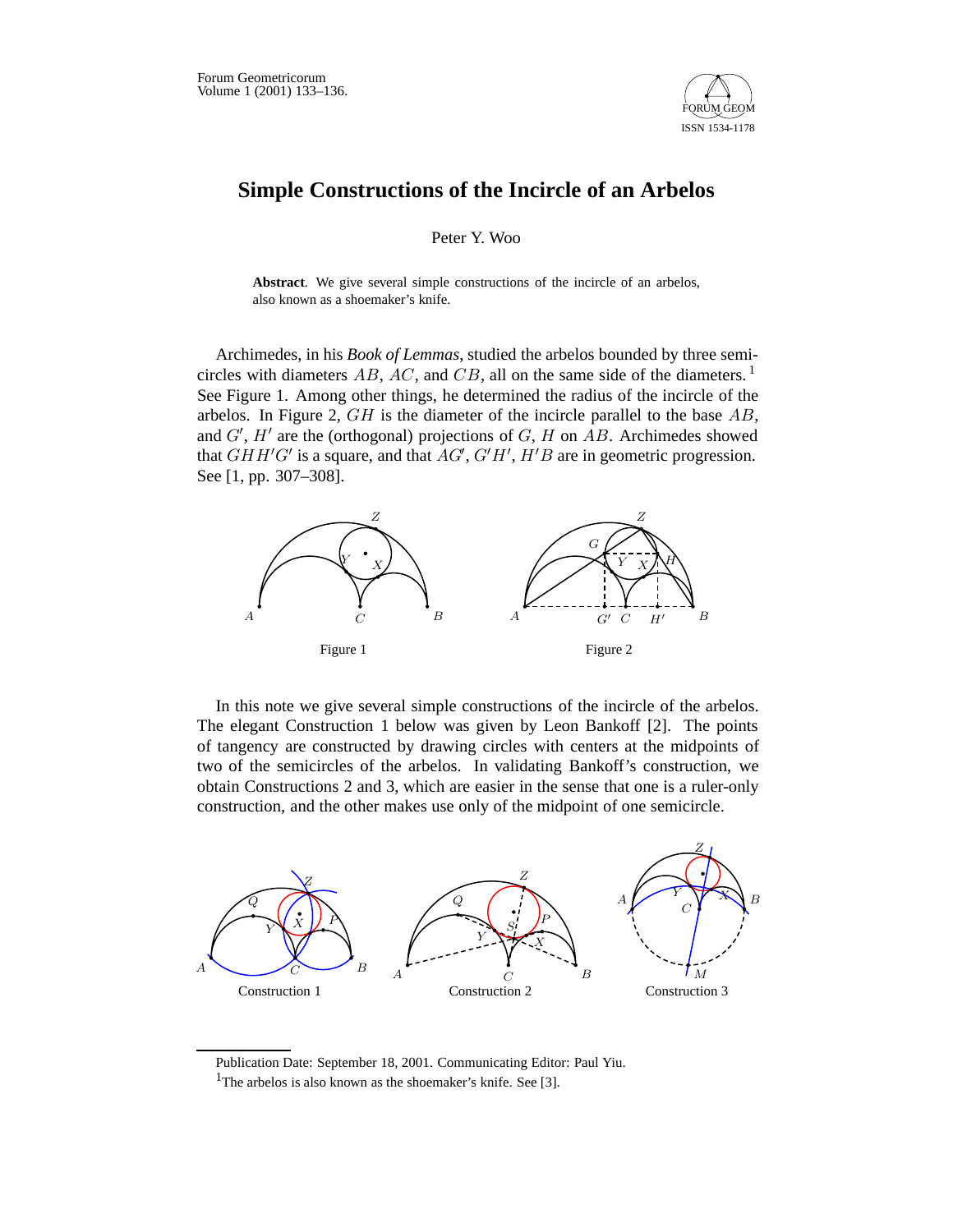**Theorem 1** (Bankoff [2])**.** *Let* P *and* Q *be the midpoints of the semicircles* (BC) *and* (AC) *respectively. If the incircle of the arbelos is tangent to the semicircles* (BC)*,* (AC)*, and* (AB) *at* X*,* Y *,* Z *respectively, then*

 $(i)$  A, C, X, Z lie on a circle, center  $Q$ ;

*(ii)*  $B$ *, C,*  $Y$ *, Z lie on a circle, center*  $P$ *.* 



*Proof.* Let  $D$  be the intersection of the semicircle  $(AB)$  with the line perpendicular to AB at C. See Figure 3. Note that  $AB \cdot AC = AD^2$  by Euclid's proof of the Pythagorean theorem.<sup>2</sup> Consider the inversion with respect to the circle  $A(D)$ . This interchanges the points  $B$  and  $C$ , and leaves the line  $AB$  invariant. The inversive images of the semicircles  $(AB)$  and  $(AC)$  are the lines  $\ell$  and  $\ell$  perpendicular to  $AB$  at C and B respectively. The semicircle  $(BC)$ , being orthogonal to the invariant line  $AB$ , is also invariant under the inversion. The incircle  $XYZ$  of the arbelos is inverted into a circle tangent to the semicircle  $(BC)$ , and the lines  $\ell, \ell$ , at P, Y', Z' respectively. Since the semicircle  $(BC)$  is invariant, the points A, X, and P are collinear. The points Y' and Z' are such that  $BPZ'$  and  $CPY'$  are lines making  $45^\circ$  angles with the line AB. Now, the line  $BPZ'$  also passes through the midpoint  $L$  of the semicircle  $(AB)$ . The inversive image of this line is a circle passing through  $A, C, X, Z$ . Since inversion is conformal, this circle also makes a  $45^\circ$  angle with the line AB. Its center is therefore the midpoint Q of the semicircle  $(AC)$ . This proves that the points X and Z lies on the circle  $Q(A)$ .

The same reasoning applied to the inversion in the circle  $B(D)$  shows that Y and Z lie on the circle  $P(B)$ .

Theorem 1 justifies Construction 1. The above proof actually gives another construction of the incircle  $XYZ$  of the arbelos. It is, first of all, easy to construct the circle  $PY'Z'$ . The points X, Y, Z are then the intersections of the lines  $AP$ ,  $AY'$ , and  $AZ'$  with the semicircles  $(BC)$ ,  $(CA)$ , and  $(AB)$  respectively. The following two interesting corollaries justify Constructions 2 and 3.

<sup>2</sup>*Euclid's Elements*, Book I, Proposition 47.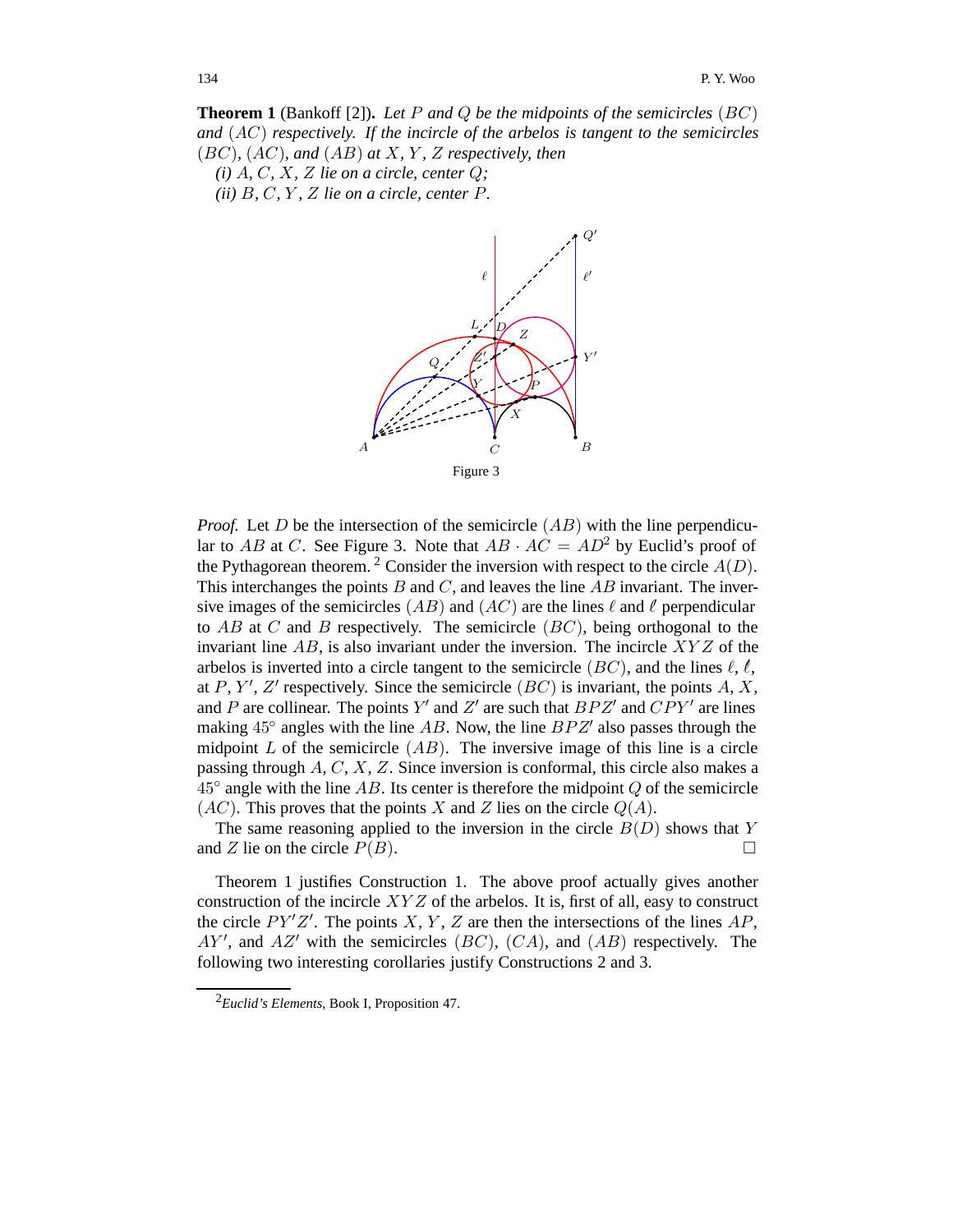**Corollary 2.** *The lines* AX*,* BY *, and* CZ *intersect at a point* S *on the incircle* XY Z *of the arbelos.*

*Proof.* We have already proved that  $A, X, P$  are collinear, as are  $B, Y, Q$ . In Figure 4, let S be the intersection of the line  $AP$  with the circle  $XYZ$ . The inversive image  $S'$  (in the circle  $A(D)$ ) is the intersection of the same line with the circle  $PY'Z'$ . Note that

$$
\angle AS'Z' = \angle PS'Z' = \angle PY'Z' = 45^{\circ} = \angle ABZ'
$$

so that  $A$ ,  $B$ ,  $S'$ ,  $Z'$  are concyclic. Considering the inversive image of this circle, we conclude that the line  $CZ$  contains  $S$ . In other words, the lines  $AP$  and  $CZ$ intersect at the point S on the circle  $XYZ$ . Likewise,  $BQ$  and  $CZ$  intersect at the same point.  $\square$ 



**Corollary 3.** *Let* M *be the midpoint of the semicircle* (AB) *on the opposite side of the arbelos.*

*(i) The points* A*,* B*,* X*,* Y *lie on a circle, center* M*.*

*(ii) The line* CZ *passes through* M*.*

*Proof.* Consider Figure 5 which is a modification of Figure 3. Since C, P, Y' are on a line making a 45 $\degree$  angle with AB, its inversive image (in the circle  $A(D)$ ) is a circle through A, B, X, Y, also making a  $45^\circ$  angle with AB. The center of this circle is necessarily the midpoint  $M$  of the semicircle  $AB$  on the opposite side of the arbelos.

Join A, M to intersect the line  $\ell$  at M'. Since  $\angle BAM' = 45^{\circ} = \angle BZ'M'$ , the four points  $A, Z', B, M'$  are concyclic. Considering the inversive image of the circle, we conclude that the line  $CZ$  passes through M.

The center of the incircle can now be constructed as the intersection of the lines joining  $X, Y, Z$  to the centers of the corresponding semicircles of the arbelos.